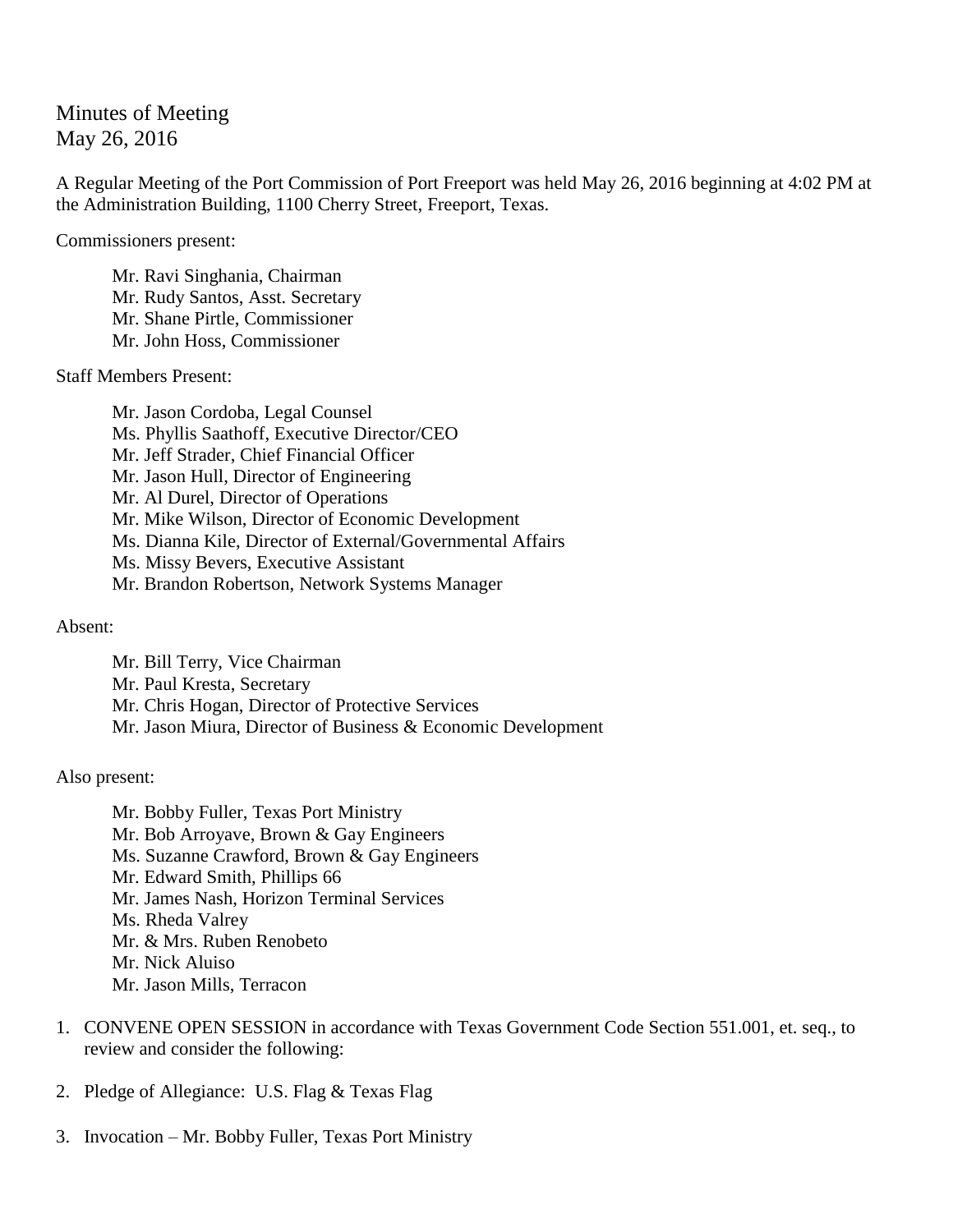## 4. Roll Call.

Commissioner Terry and Commissioner Kresta were absent. All other Commissioners were present.

5. Approval of minutes from the Regular Meeting held May 12, 2016.

A motion was made by Commissioner Santos to approve the minutes as presented. The motion was seconded by Commissioner Hoss with all Commissioners present voting in favor of the motion.

- 6. Reports from Executive Staff:
	- A. Receive report from Executive Director/CEO on activities and matters related to administrative affairs. Port tenant updates, USCOE, rail issues, AAPA Committees, leases, contracts, upcoming Port and civic events and other related administrative affairs.

Ms. Saathoff announced that Julianna Miura made her debut to the Miura family this week. Mom and baby are doing well. The Brazoria-Fort Bend Rail District held a meeting last Friday at the Port. The Rail District continues to become more organized and getting affairs in order. The project was also discussed at the Alliance Luncheon today with Dr. Alex Metcalf speaking at the luncheon. An upcoming meeting with the Sunset Advisory Commission staff will take place June 1 at the HGAC offices. Staff will hear from ports and other freight stakeholders to hear how well TxDOT is addressing freight needs and activity. Ms. Saathoff also reported on communication from the TxDOT Maritime Division asking ports to respond to a questionnaire submitted on behalf of the State Legislative Budget Board staff who is reviewing Texas seaport funding. Responses are due June 10. A tour of Port Freeport will be arranged for the Senate Sub-Committee on Texas Ports. The date is to be determined. June 13-14 is the JOC Gulf Shipping Conference and Ms. Saathoff is recommending members of the Business Development team participate in the conference. In addition, Ms. Saathoff stated that staff is evaluating the security of the administration building, especially access to the first floor and controlled access to the other floors. In the meantime, a security guard will be placed at the front desk on the first floor. The next board meeting will be June  $9<sup>th</sup>$  and will begin at 2:00 p.m. The next Community Advisory Panel (CAP) Meeting will be held at 5:30 p.m. the same day.

B. Receive report from Chief Financial Officer on monthly activity and matters related to financial results, investments, insurance, leases, real property matters and other related administrative affairs.

Mr. Strader gave a brief financial presentation and update to the Commission.

C. Receive report from Director of Engineering on activities and matters related to Freeport Harbor Federal Channel, capital projects and other projects, Hydrographic Report and other related facility engineering matters.

In addition to his report, Mr. Hull shared pictures of tank #3 at Freeport LNG, maintenance dredging area at Seaway dock #3 and Lamar Street on Quintana Island where they are setting the girders for the bridge. He also reported projects that are currently out for bid. The asbestos abatement for the Freeport Inn will open bids June 2, Dock 2 floodwall modification will open June 7 and the fiber optic extension which will extend fiber out to Parcel 19 will open June 14. Commissioner Hoss inquired about the plans for the build-out being submitted to the City for review, asking if a government entity was exempt from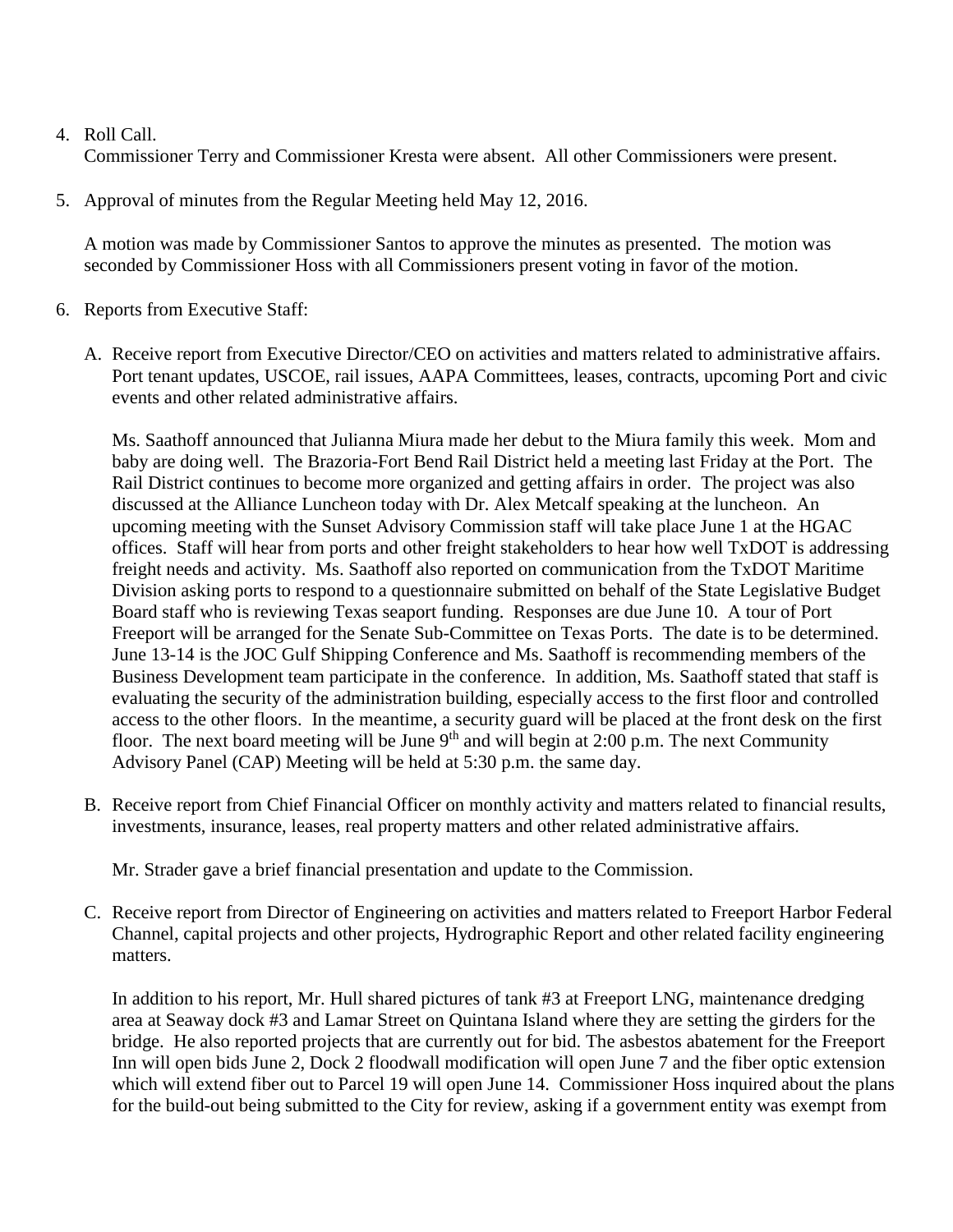submitting those plans. Mr. Hull stated that we are not exempt and added that he supports this submission so the plan is approved prior to going out for bids.

D. Receive report from Director of Operations on activities and matters related to operations, vessel activity, tonnage and other related port operation matters.

Mr. Durel stated that although activity for project cargo has been below budget, it will soon increase. Between now and the end of September, we are expecting 20 vessels carrying project cargo. Most of those vessels will contain units to be moved by truck or barge with some larger units being direct discharge. The first vessel for Freeport LNG is due June 6-7 so conversations are ongoing to prepare. In addition, staff has been meeting with Horizon Terminal Services in anticipation of Caterpillar sending 32 D11's (bulldozers) to the Port in increments of 5-6 at a time. The first set is anticipated to arrive June 8-9. In addition, Mr. Durel shared graphs tracking the gross and net activity of containers on Velasco Terminal which date back to November 2014. The graphs show how inconsistent the productivity was in the beginning when they first starting working the ships at this terminal to six months later when things have evened out.

E. Receive report from Director of Protective Services on matters related to safety meetings/injury report, security meetings, EMS update and other related safety, security and environmental matters.

In Chris Hogan's absence, Brandon Robertson updated the Board on the disaster recovery program stating that after hardware was refreshed a few months ago, it allowed Information Technologies to move the old back-up server to the new administration building to store back-ups made each night. These are now stored at the administration building and EOC building. He also reported on the audio/visual and access control system for the administration building adding that after tomorrow, the exterior doors will be badge accessible.

F. Receive report from Director of Business & Economic Development on activities and matters related to industry meetings and Port presentations, Port events, and other related trade development or community relation matters.

In Jason Miura's absence, Mike Wilson stated that BASF modules will be arriving late 2016, early 2017 with approximately 60 pieces of project cargo. The Interlocal Agreement approved at the last meeting will not be reviewed by the TxDOT Commission until their meeting in late June. Following a 60-day comment period for the public, the agreement is anticipated to be approved by TxDOT in late October. Commissioner Singhania inquired about the Tenaris lease. Mr. Wilson stated there have been discussions regarding heavy-lift corridor as well as adding an additional 20 acres on Parcel 14. A meeting is forthcoming to discuss further details. Commissioner Singhania also suggested making contact with Vice President of Goya to discuss possible exporting of cargo.

G. Receive report Director of External/Governmental Affairs on activities and matters related to federal, state and local governmental affairs, Port tenant updates, USCOE, rail issues, HGAC/TPC, Committees, upcoming Port and civic events and other related governmental affairs.

In addition to her report, Ms. Kile is preparing for the Senate Committee on Ports visit and continues work on acquiring East End property. Lastly, Sally McDonald with Fox News contacted Ms. Kile to gather information and photos for a piece on Port Freeport that will air this afternoon.

7. Receive report from Commissioners on matters related to meetings and conferences attended, Port presentations and other related Port Commission matters.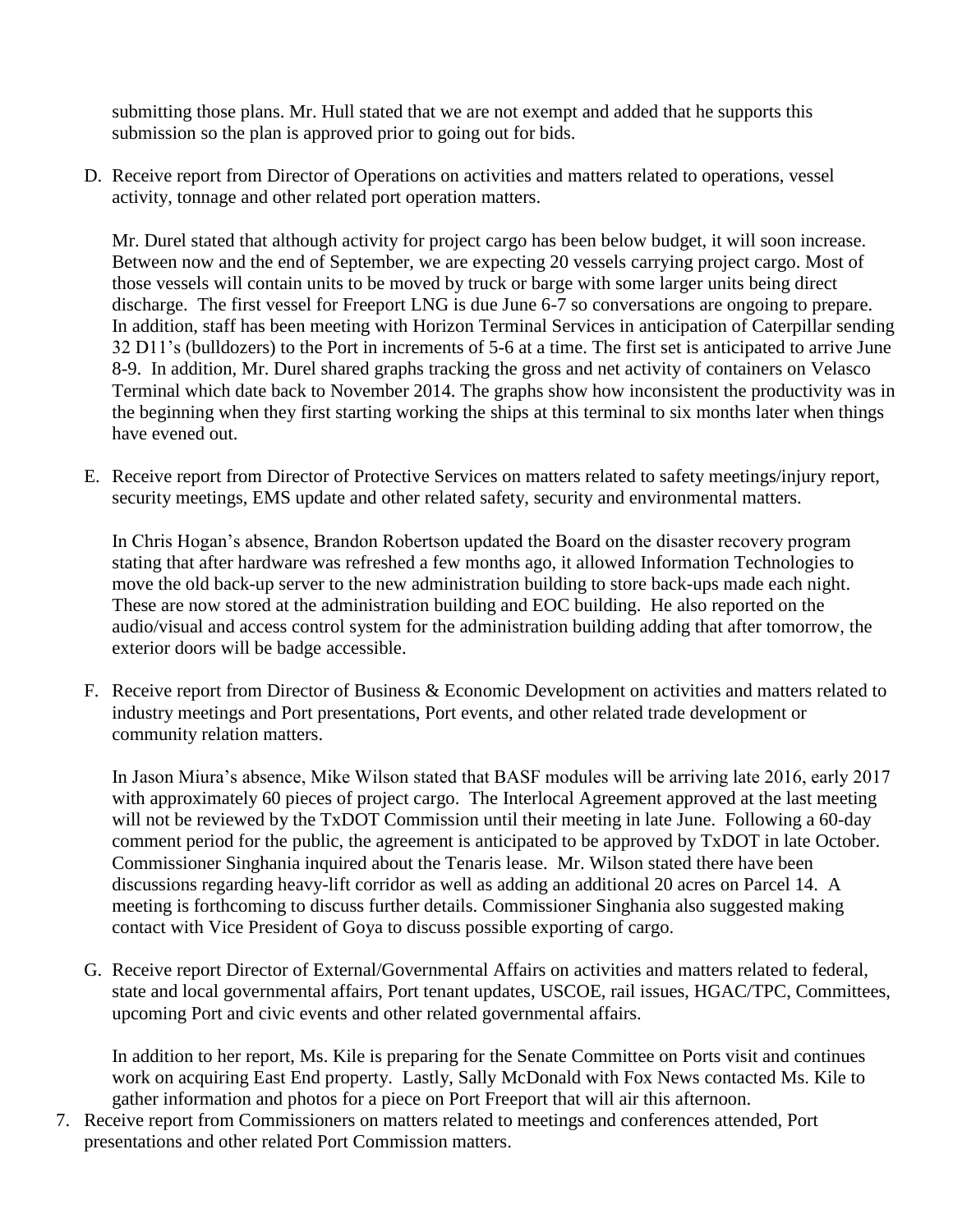Commissioner Pirtle shared pictures taken of the simulations in Florida as well as a video of a vessel simulation leaving Berth 7.

Commissioner Singhania reported attending the meeting held last week with BNSF and the Alliance Membership Luncheon held earlier in the day.

8. Public Comment

Ms. Rheda Valrey congratulated the Port on the new administration building and thanked the Port for efforts made with her mother on the house swap. She also thanked Dianna Kile and Jason Cordoba for their help and compassion throughout the process. Ms. Valrey then addressed the Board on behalf of the East End residents asking the Port to consider being the host advertiser for the East End commemorative souvenir booklet for their reunion that will be held at the Park Street Park, October 22, 2016. The cost of the publication is estimated to be approximately \$1,000.

9. Approval of financial report presented for period ending April 30, 2016.

A motion was made by Commissioner Pirtle to approve the financial report as presented. The motion was seconded by Commissioner Hoss with all Commissioners present voting in favor of the motion.

10. Adoption of a resolution approving the acceptance of the Port's portion of proceeds received from high bidders on delinquent tax property held in trust by Brazoria County, Texas and authorizing the Chairman to join in conveyance to high bidders.

A motion was made by Commissioner Pirtle to approve the resolution. The motion was seconded by Commissioner Santos with all Commissioners present voting in favor of the motion.

11. Approval of Executive Director/CEO & Commissioners travel for June, 2016.

Ms. Saathoff is seeking approval for travel to visit Freight Shuttle International June 21<sup>st</sup> as well as BNSF. Dates for the BNSF trip have not been finalized but it is anticipated to take place in June. Jason Miura will also be traveling to Freight Shuttle International as well as 3 commissioners.

A motion was made by Commissioner Santos to approve the travel for both Ms. Saathoff and the three Commissioners. The motion was seconded by Commissioner Pirtle with all Commissioners present voting in favor of the motion.

12. Approval of Letter of Engagement for legal services with Blank Rome regarding Pilot Board.

A motion was made by Commissioner Pirtle to approve the letter. The motion was seconded by Commissioner Hoss with all Commissioners present voting in favor of the motion.

13. Approval of Letter of Engagement for legal services with Blank Rome regarding general maritime law.